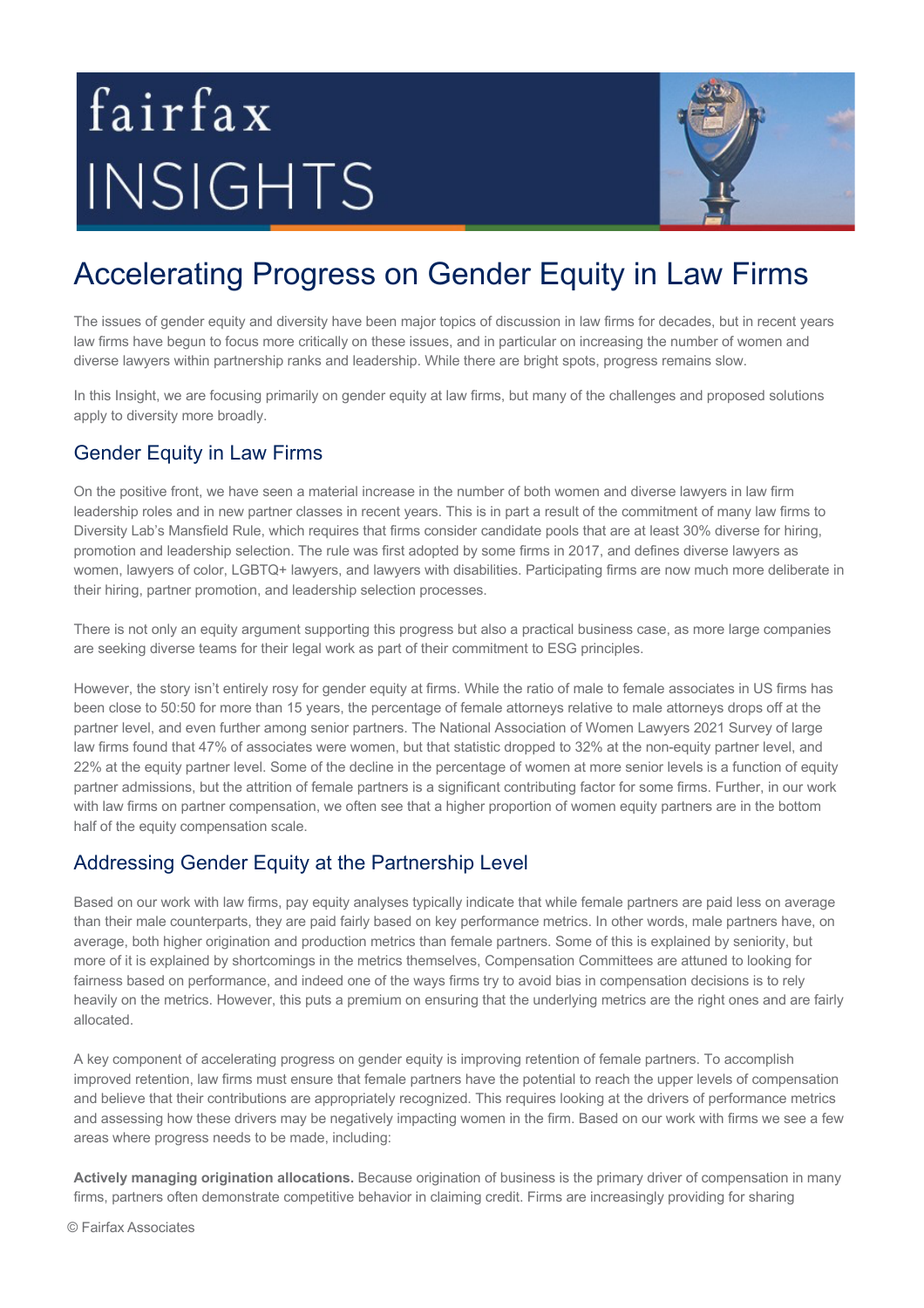## Fairfax INSIGHTS

origination credit, which can be helpful in recognizing that in many scenarios, more than one person has contributed to originating and building the client relationship. However, loosely structured sharing or splitting models can increase internal competition for credit. While not universal, women are more likely to get the short end of the stick in these competitions.

Firms can do two things to reduce competition and increase consistency in the allocation of credit. First is to provide a formal policy and robust guidelines on origination credit and sharing scenarios, including a series of specific examples of how credits should be allocated, to provide guidance to partners. Second is to have proactive oversight of the application of the guidelines, rather than simply providing for a (rarely used) appeal process.

**An expanded view of contributions to client relationship development, expansion, and retention.** Origination of clients as a key revenue metric is unlikely to change. But increasingly firms are recognizing that large client relationships require partners to play multiple roles – from active management of the relationship to specialized expertise without which the firm would not be able to take on a matter. Firms are increasingly looking at the range of roles partners play together in winning and retaining client relationships. By measuring these contributions, firms ensure that they are not limiting them to soft factors or simply paying lip service to them as part of compensation deliberations. This approach helps firms recognize the contribution that more junior partners, including female partners, make to clients and to the firm.

**Deliberate approach to client succession planning.** Succession planning is a weakness in many firms. It is often addressed too late when there are few options, and the decision about succession is left up to the retiring (or departing) partner. While many retiring partners factor gender and diversity into their thinking about who to position as his/her successor, others, either consciously or unconsciously, do not consider or prioritize these characteristics. This failure to factor equity into succession choices often leads to an imbalance in the transition of client relationships, as male partners are more likely than female partner to 'inherit' relationships and the corresponding originations.

For female partners to be viable candidates for assuming responsibility for client relationships, they need to not only be on the client team in the first place but also have been positioned as a key member of the team in the client's eyes. This requires being much more intentional about succession planning, and more importantly, thinking about who should be on the client team and what role(s) they should play. Well managed firms treat succession of key clients as a top priority, and firm leaders work with relationship partners well in advance of potential retirement to develop client specific plans. A hands-on management approach to succession planning presents a prime opportunity for firm leaders to ensure that female partners are considered for client transition opportunities.

As we have written before this also highlights why there needs to be a focus on 'sponsorship' programs as part of a firm's career path planning, and not an over reliance on mentoring programs. A sponsorship program puts a more equitable structure around how a firm directs senior, powerful leaders to utilize their positions and influence to promote underrepresented groups into stretch assignments, client opportunities and leadership roles.

**Thoughtful approach to non-billable assignments.** There is a Catch-22 when it comes to ensuring that female partners are represented in firm initiatives and management roles. Because there are far fewer female partners, there are often more demands for their time on firm matters than there are of male partners. This focus on firm matters often comes at a time in a female partner's career when her male peers are focusing on business development and building their book of business. Further, women are more often considered for internally facing roles (e.g., mentoring, associate evaluation) rather than externally facing roles (e.g., department/practice chairs). Firms try to do the right thing by creating diverse committees and leadership teams, but it can have unintended consequences on the progress of women in their legal practice.

While firms must continue to ensure that firm committees and leadership and management positions are representative of the makeup of the firm, leaders need to ensure that women are not being funneled to principally internally facing roles. In addition, leaders must ensure that women are not taking on too many firm roles compared to male partners, given that this time is generally not rewarded at the same level as business generation

These compensation and role related strategies represent only a fraction of the range of actions firms must take in order to improve retention of women lawyers, and particularly female partners. However, the need to ensure recognition and a fair rewards system for female partners is real, and these actions are an important piece of the overall strategy firms must pursue in order to accelerate progress to gender equity. As clients increasingly focus on the DE&I and ESG credentials of their outside law firms, firms who accelerate their progress on this front will be aligned with and rewarded by their clients.

 $\mathcal{L}_\text{max}$  and  $\mathcal{L}_\text{max}$  and  $\mathcal{L}_\text{max}$  and  $\mathcal{L}_\text{max}$